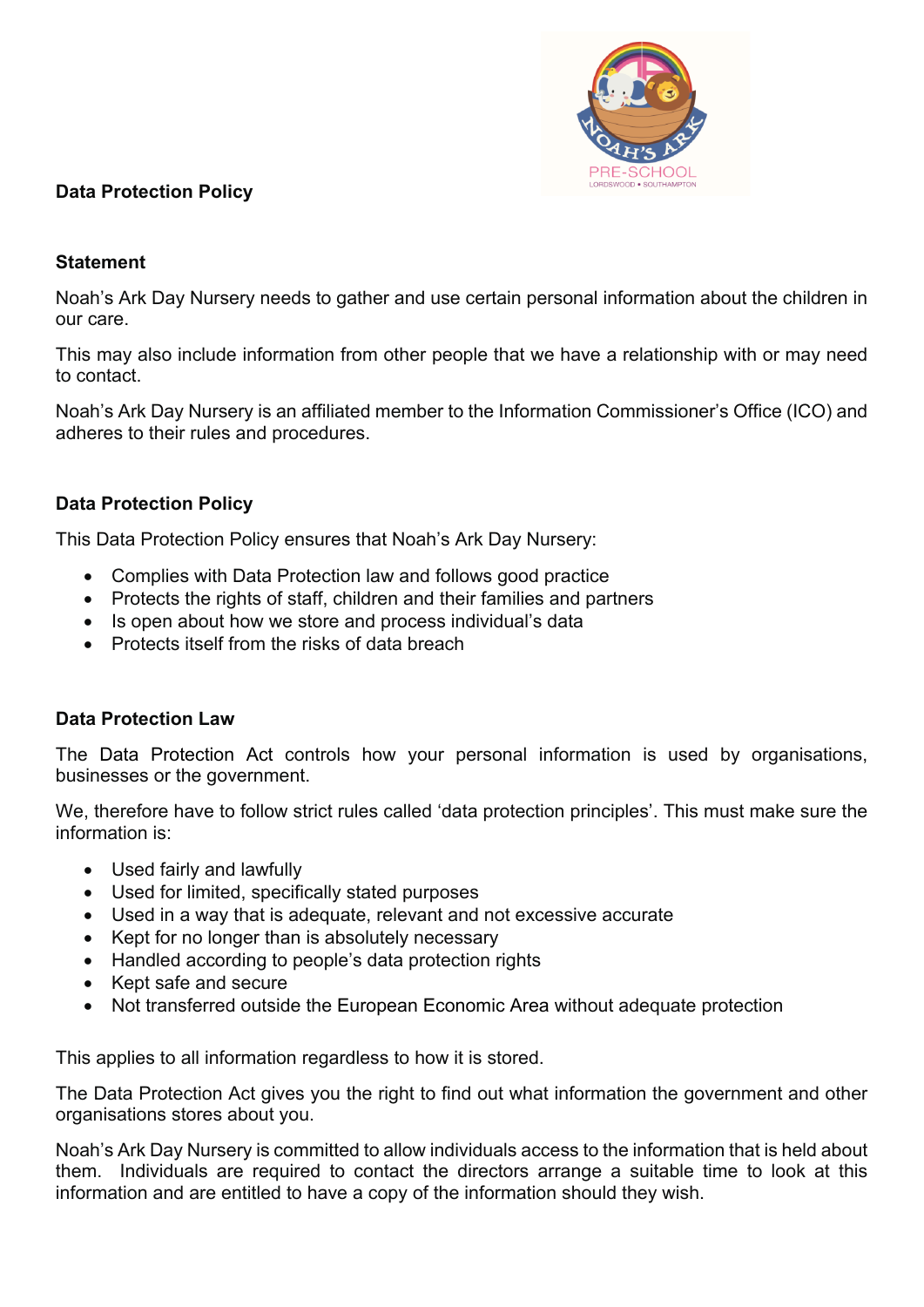If you think your data has been misused or that the organisation hasn't kept it secure, you should inform us. If you're unhappy with our response or if you need any advice you should contact the Information Commissioner's Office (ICO).

## **Protecting the rights of staff, children and their families and partners**

This policy applies to all staff and volunteers of Noah's Ark Day Nursery and applies to all data held by the company relating to individuals.

The aim of this policy is to protect the company from data security risks such as:

- Breach of confidentiality.
- Failing to respect individual's wishes of how their data about them is used.
- Hackers gaining access to unauthorised sensitive information causing reputation damage.

Everybody who works at Noah's Ark Day Nursery has a responsibility for how information is collected, stored and handled.

The Directors, have ultimate responsibility that the company meets its legal obligations and are responsible for:

- Reviewing all data protection policies and procedures in line with agreed schedule
- Arranging data protection training and advice for all covered in this policy
- Handling data protection questions from staff and anyone connected to this policy
- Dealing with requests from individuals to see data that Noah's Ark Day Nursery holds about them
- Checking, evaluating and approving all third parties who may handle any of the company's sensitive data.
- Ensuring that all IT systems and equipment used to hold data have up-to-date acceptable level of security
- Dealing with any data protection requests from external individuals or organisations

# **Staff Guidelines**

The only people able to access data covered in this policy should be those who need it for their work

- Data **should not** be shared informally. When access to confidential information is required, staff can request it from the managers.
- Noah's Ark Day Nursery will provide training to help staff understand their responsibilities when handling data.
- Passwords should be used and never provided to anyone external to the company.
- Personal data must **never** be disclosed to unauthorised individuals or organisations, both internally and externally.
- Data should be reviewed regularly and updated. If it is found to be out of date it is no longer required and should be deleted and disposed of in a safe manner.
- All staff members should ask for help and advice from the pre-school managers or directors if they are unsure of any aspect of data protection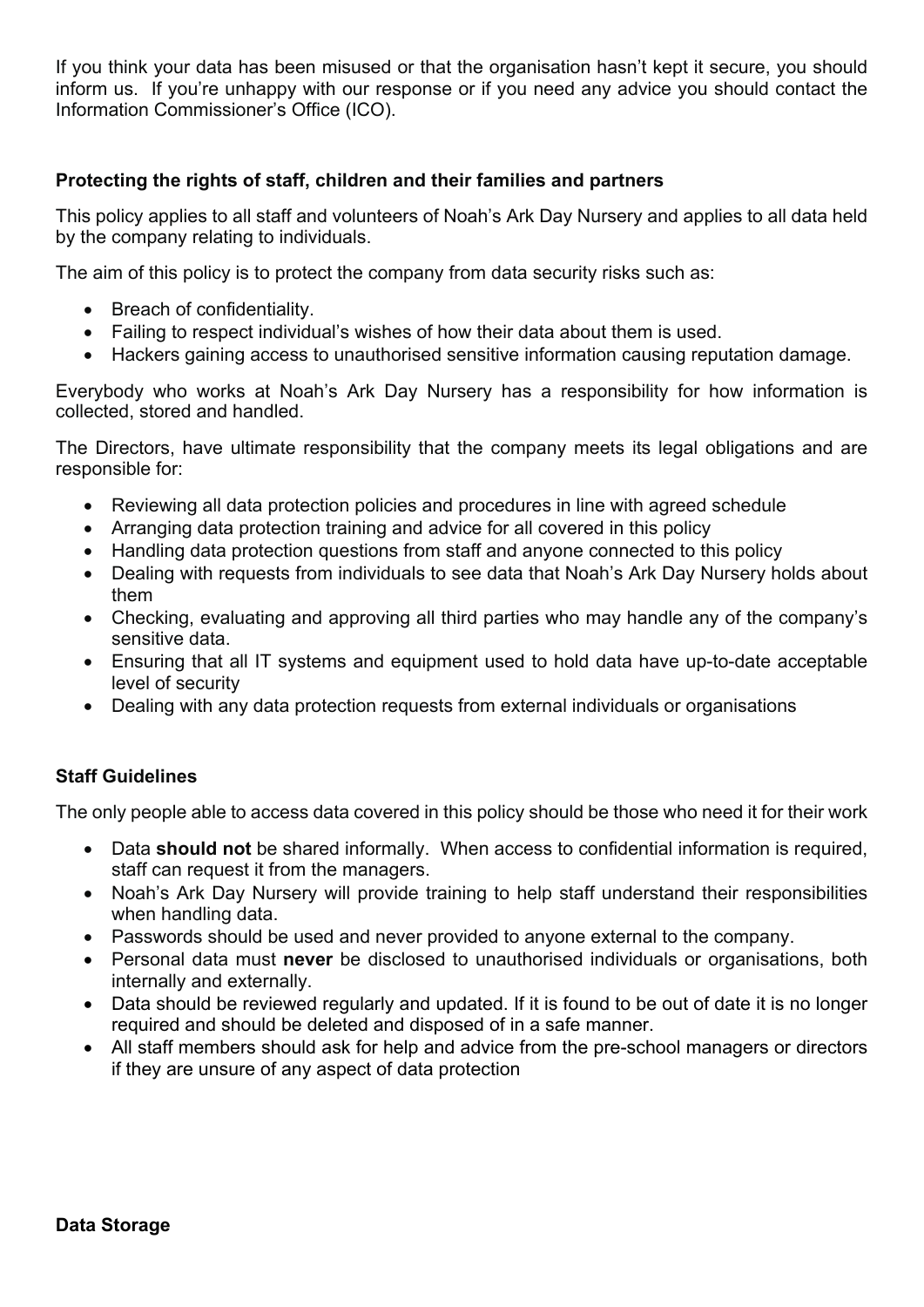## Paper

Data stored on paper should be stored in a secure place where unauthorised people cannot gain access to it. This includes paper just produced such as by printer. This should not be left unattended.

When data on paper is not being used it should be stored in a locked cupboard.

When data on paper is no longer required it should be shredded and disposed of securely.

#### **Electronically**

Data stored electronically should be protected from unauthorised access, accidental deletion and malicious hacking attempts.

Data should be protected by strong passwords

Data stored on removable media such as external storage devices should be locked away when not in use.

Data should be regularly backed up.

When data is no longer needed it should be fully deleted from the system(s).

All systems holding data should have the appropriate security in place to protect it.

### **Data Use**

When data is used it is at its greatest risk of loss, corruption or theft.

- When working with personal data employees should ensure that their screens are locked when unattended.
- Personal data should not be shared informally.
- Personal data should never be shared out of the European Economic Area (EEA)
- Employees must never transfer or store personal data on their personal devices. Data must always be accessed via company devices.

#### **Data Accuracy**

The law requires Noah's Ark Day Nursery is ensure all personal data held is kept accurate and upto-date. It is up to all employees to make sure that this happens.

Personal data should be stored in as few places as necessary. Staff should not create unnecessary copies.

Staff should take regular opportunities to ensure that personal data is up-to-date. If any inaccuracies are found and cannot be updated then this data should be deleted.